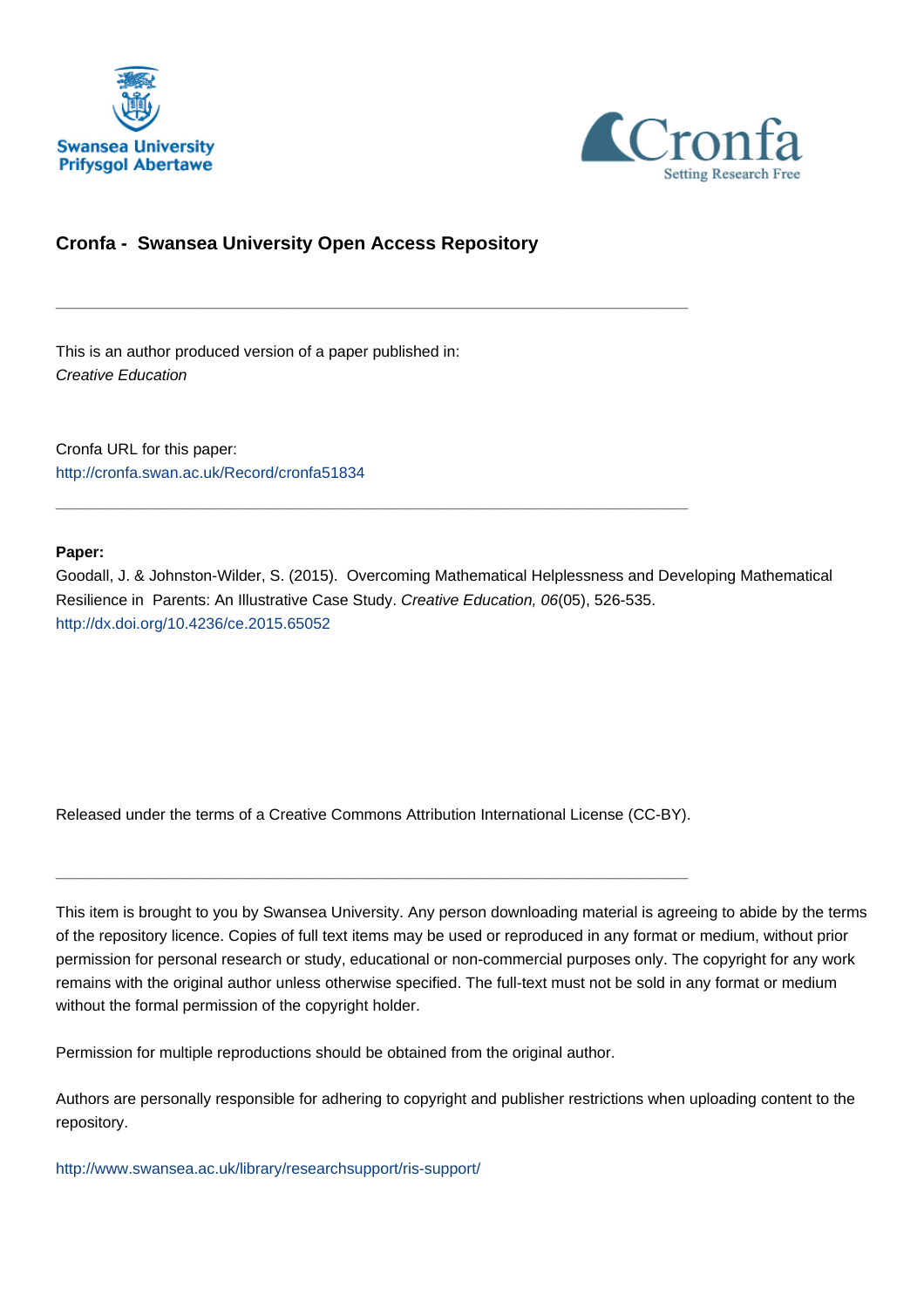

# **Overcoming Mathematical Helplessness and Developing Mathematical Resilience in Parents: An Illustrative Case Study**

# **Janet Goodall1, Sue Johnston-Wilder2**

<sup>1</sup>Department of Education, University of Bath, Bath, UK<br><sup>2</sup>Centre for Education Studies, University of Menuiely C <sup>2</sup> Centre for Education Studies, University of Warwick, Coventry, UK Email: j.s.goodall@bath.ac.uk, sue.johnston-wilder@warwick.ac.uk

Received 19 February 2015; accepted 2 April 2015; published 7 April 2015

Copyright © 2015 by authors and Scientific Research Publishing Inc. This work is licensed under the Creative Commons Attribution International License (CC BY). http://creativecommons.org/licenses/by/4.0/ <u>ල 0</u>

Open Access

# **Abstract**

**A consideration of parental contribution to mathematical success in terms of affect is both timely and important. Many parents suffer from mathematics anxiety or helplessness in UK; there is a risk that this anxiety or helplessness be transmitted to their children. Here we illustrate the application of the construct "mathematical resilience" to developing positive parental engagement in mathematics. We used the method of a single case intervention study, in which the subject is a mother/daughter dyad and their relationship with mathematics. The object is made up of the concepts of learned helplessness and mathematical resilience. The intervention was 3 brief sessions between the second author and the mother. The mother kept a journal and after the intervention she was interviewed. As the dyad gained mathematical resilience, they were able to leave behind learned helplessness, resulting in a better relationship, raised self esteem and increased ability to engage with mathematical thinking.**

# **Keywords**

**Mathematical Resilience, Learned Helplessness, Parental Engagement, Growth Zone**

# **1. Introduction**

The hidden help that many parents give their children with mathematics is well-known (e.g. Russell, 2002). However, the prevalence of mathematics anxiety and learned helplessness in children, and in the adults around them, presents a fundamental barrier to significant improvements in attainment outcomes (e.g. OECD, 2013). Addressing these core issues through the development of "mathematical resilience" (Johnston-Wilder & Lee,

**How to cite this paper:** Goodall, J., & Johnston-Wilder, S. (2015). Overcoming Mathematical Helplessness and Developing Mathematical Resilience in Parents: An Illustrative Case Study. *Creative Education, 6,* 526-535. http://dx.doi.org/10.4236/ce.2015.65052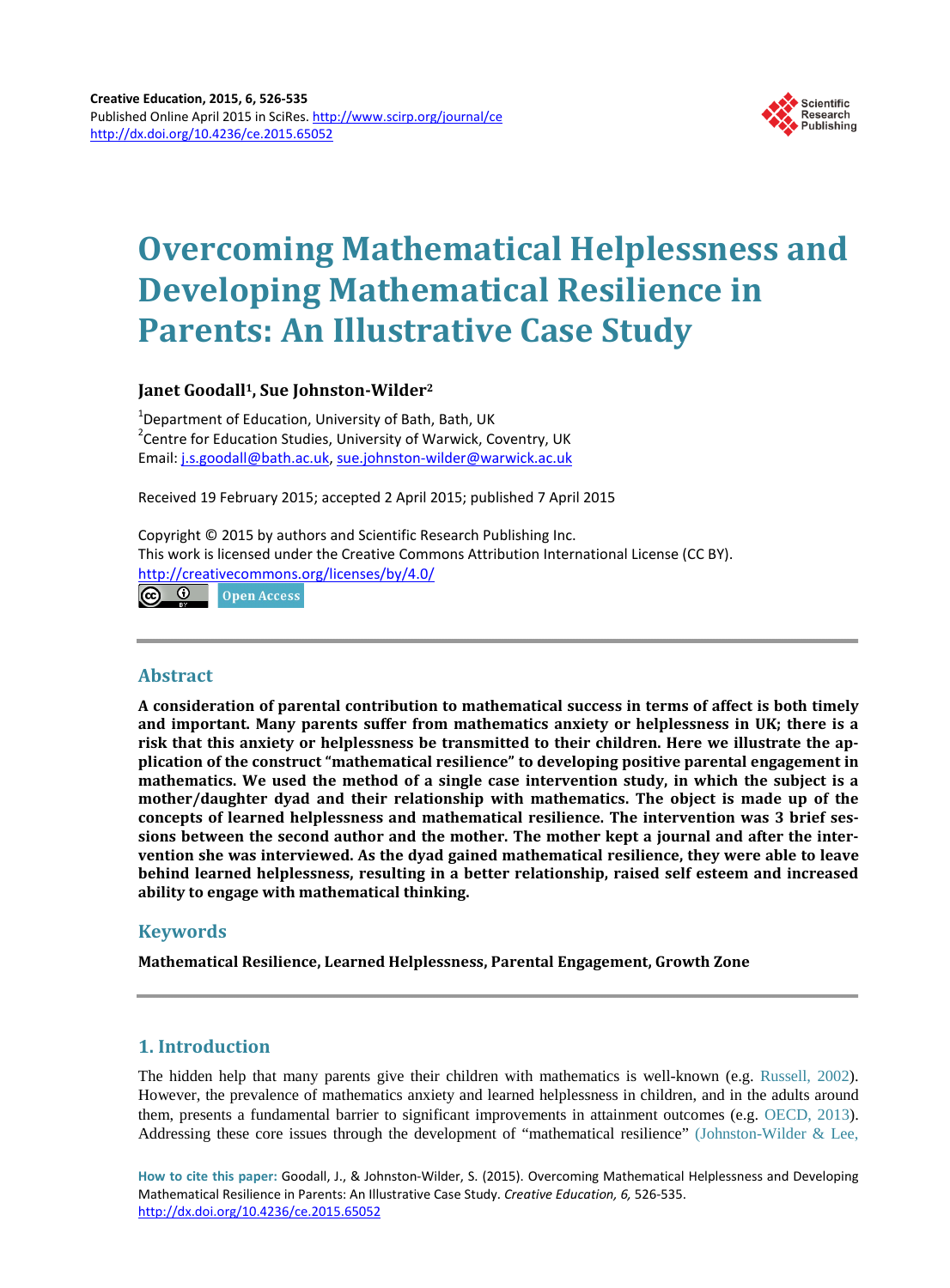2010) enables learners and the adults around them to overcome levels of learned helplessness, the extent of which seem to be unique to mathematics study, and equip them with the skills, attitudes and understanding necessary to become "progression ready" and gain qualifications, success and interest in further mathematical study.

This article focuses on how mathematics anxiety and helplessness might be remediated in the home. We present an illustrative case study of a mother-daughter dyad and a change in their relationship with mathematics arising from a brief intervention. We present this case as an individual, but illuminating, case study which tracks the mother, Heather, and her daughter, Rose, as they learn to feel helpless in relation to mathematics and then, through interaction with the Second Author, are able to acquire mathematical resilience, overcoming the learned behavior of helplessness. This is an example of what Masten (2003) calls "ordinary magic". As the UK is experiencing a culture of increasing pressure on parents to encourage their children to complete homework, the risk of negative experiences in relation to homework increases, especially when the parental role involves just supervision rather than more engaged forms of guidance (Patall, Cooper, & Robinson, 2008). The notion of mathematical resilience can go some way to overcoming negative experiences and transforming them into productive, safe parent-child interactions that support learning of mathematics. We conclude the case study with suggestions for further research, as well as recommendations for schools in relation to working effectively with parents.

All names have been changed and all identifying markers removed in relation to the mother, daughter and school.

## **2. Key Concepts**

In the paper, we examine the links between the concepts of learned helplessness and mathematical resilience. The first concept on which this paper is based is that of "learned helplessness" and the second, "mathematical resilience" (Johnston-Wilder & Lee, 2010), which, we suggest, addresses learned helplessness in the case of mathematics. "Mathematical resilience" includes the construct of (self) agency.

#### **2.1. Learned Helplessness**

The term "learned helplessness" comes originally from research with animals, and describes "the interference with adaptive responding produced by inescapable shock and also as a shorthand to describe the process which we believe underlies the behavior" (Seligman, 1972: p. 408). The concept has been applied to humans and refined, for example in the work of Abramson, Seligman, & Teasdale (1978).

"Learned helplessness" can be strongly related to the well-documented area of mathematical anxiety (for example, Hembree, 1990; Chinn & Ashcroft, 2002). Miller holds that people experiencing learned helplessness behave as though they are unable to change unpleasant outcomes, even if they would, in fact, be able to avoid these (Miller, 1984). Overmier and Seligman propose that this situation arises when individuals learn—or perhaps it is better to say, become convinced—that there is no relation between events and outcomes (Overmier, 2002; Overmier & Seligman, 1967; McCauley et al., 2008). Once this learning, however erroneous, has taken place, it informs the future actions and beliefs of the learner; it becomes an expectation of lack of ability to control or affect outcomes (Ball, 2007). What seems to be of importance in informing behavior and beliefs is not the actual relationship between action and consequence, but perception of or belief in such a connection (or lack thereof). Once a learner has come to believe that no action on their part will change the outcome of a process, they are much less likely to try to affect such outcomes in the future.

Abramson et al. (1978) discuss the concept of a global attribution of helplessness. This consists of an assumption on the part of the learner that helplessness will extend beyond the original situation to other, related situations. Not all helplessness is experienced as global; some may be specific, related to a particular event or time. In this case, the learner would not expect to be helpless in non-related situations. Further, these authors hold that helplessness may be external or internal. External helplessness relates to the situation per se—it cannot be solved (such as a riddle with no solution) or avoided (a tsunami or earthquake).Internal helplessness, however, relates not to the situation but to the agent—it is the learner herself who is unable to address the situation. In this case, the learner would expect others [such as the teacher] to be able to deal with the situation which has eluded them. Perceptions of internal helplessness can be correlated to lowered self-esteem (Abramson et al., 1978).

Regarding learned helplessness in relation to mathematics, the two people in our case study experienced specific internal helplessness. They were convinced that no further effort on their part would bring about success,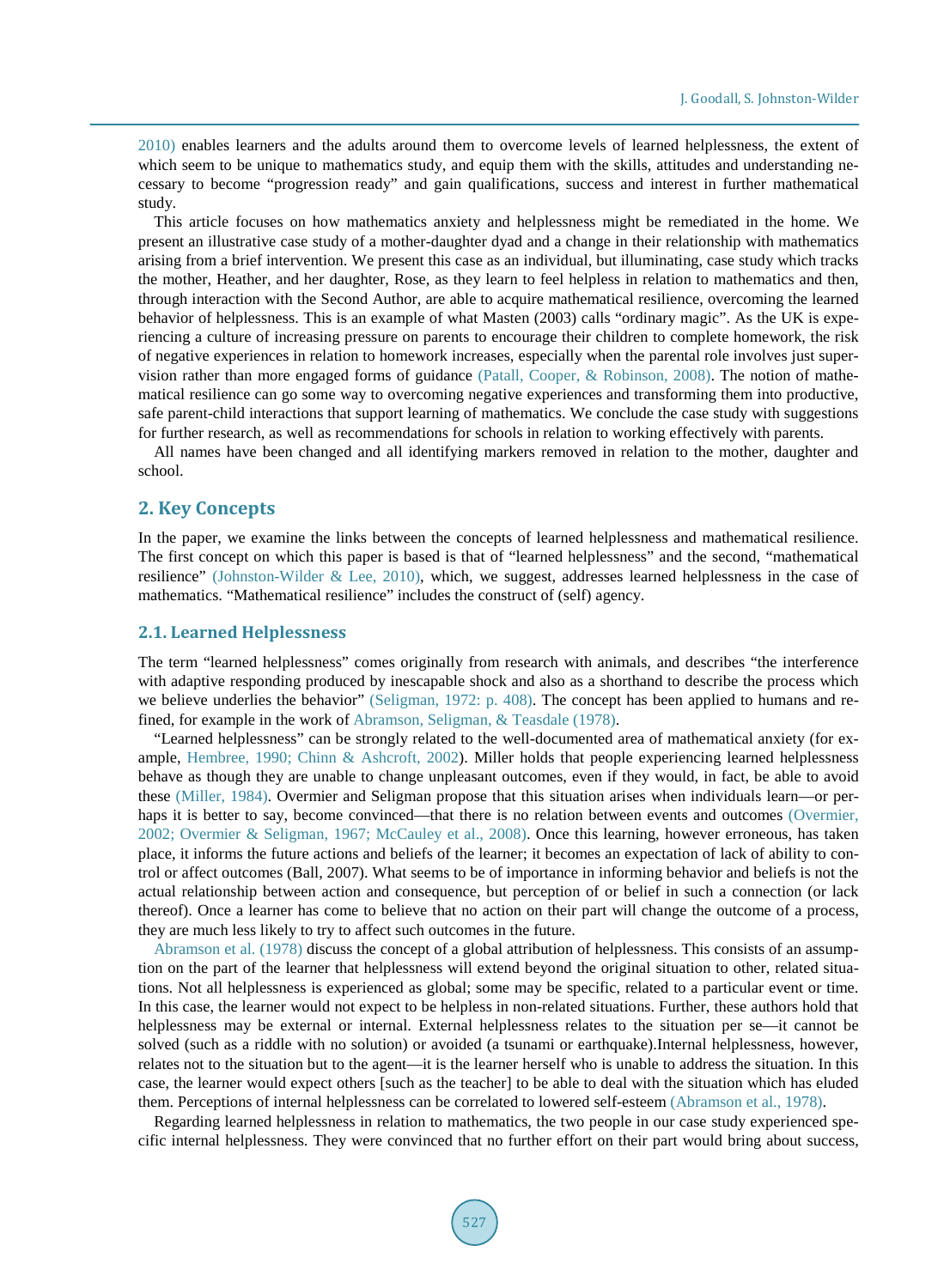but only in relation to the specific case of mathematics; their helplessness did not spill over into other areas of life. Further, the issue resided not in the subject of mathematics but in the agent attempting to overcome her difficulties; the helplessness is internal.

## **2.2. (Self) Agency**

While it is not appropriate here to engage with the large field of philosophical and other thought around the concept of self agency, (Wiggins, 1991; Sewell, 1992; Emirbayer & Mische, 1998; Bandura, 2000; Vincent, 2001; Guajardo & Woodward, 2004; Biesta & Tedder, 2006; Bayne, 2008; Edwards, 2009) it is necessary that we show what we mean by the term "agency". We are guided by the work of Emirbayer & Mische (1998), who conceptualize human agency as "a temporally embedded process of social engagement", informed by the past (in his habitual aspect), but also oriented toward the future (as a capacity to imagine alternative possibilities) (p. 963).

For the purposes of this paper, then, we see "agency" as a type of personal interaction, based on previous experience, in which a learner herself is able to address the situation in which they find themselves. When the members of the dyad in our case study act with agency, then, they act to good effect within mathematics on the foundation laid by previous experience outside mathematics.

#### **2.3. Resilience**

Resilience is a concept which is used as a partial explanation for student achievement which could be said to be "against the odds", meaning that it would seem unlikely that the student would achieve a good result.

Resilient students are, simply, those who achieve well, or at least better than might be expected, in spite of facing more or less severe disadvantage (Waxman, Gray et al., 2003). "Educational resilience", as a construct, is based not on the idea of a student's ability, but is rather something which can be promoted by a focus on that which can be altered, that is, on factors which, if changed, can impact an individual's educational achievement for the better.

This is not the place for an in-depth examination of the concept of educational, or academic, resilience (Waxman, Gray et al., 2003; Schoon, 2006; Morrison & Allen, 2007). We will concentrate on providing a clear definition (even though the terms are still used variously in the literature) which can then be related to the subset of mathematical resilience and to learned helplessness. This will provide the framework for the discussion of the case study.

Resilience enables students to deal with difficult situations, situations which might otherwise affect them adversely or be disabling, and allows them to find and use "adaptive outcomes" to such situations (Waxman, Gray et al., 2003: p. 2). This aspect of a student's personality is not static; it can be enhanced or reduced (if completely reduced, we would argue that the student had achieved a state of complete learned helplessness). Further, resilience includes agency on the part of the learner, agency which has been described as a "struggle" (Waxman, Gray et al. 2003: p. 2). As such, it is not an inherent aspect of personality, or need not be; resilience can be learned, enhanced and supported, so that pupils are better able to confront and overcome obstacles.

Benard (1991) lists four attributes generally exhibited by young people who are resilient: social competence, problem solving skills, autonomy and a sense of purpose. Johnston-Wilder & Lee (2010), drawing on Dweck, add the importance of a growth mindset to this list. Again, it is possible to see a sharp contract between learned helplessness and resilience; those who have learned to be helpless, either globally or in relation to a specific stimulus or situation, may have problem solving skills but significantly do not choose or are not able to use them in these specific circumstances.

The inability to use existing skills in a specific situation relates clearly to the mother in our case study. She was capable of running a business as a self employed person, an enterprise which calls for autonomy, problem solving skills and a sense of purpose, and, as the business required her to be in contact with others, to gain and retain clients, it also required a certain level of social competence. Indeed THE MOTHER expressed this herself when she contrasted her ability to run her own business, including her accounts, with her lack of skills in and confidence around mathematics and supporting her daughter with mathematics.

MacDonald & Validivieso (2001) (cited in Morrison & Allen, 2007) and Masten (2003) suggest that a child's environment can support the development of resilience, particularly in the areas of the classroom, their peer group and the family. For our dyad, the classroom and the school peer group were not experienced as sites for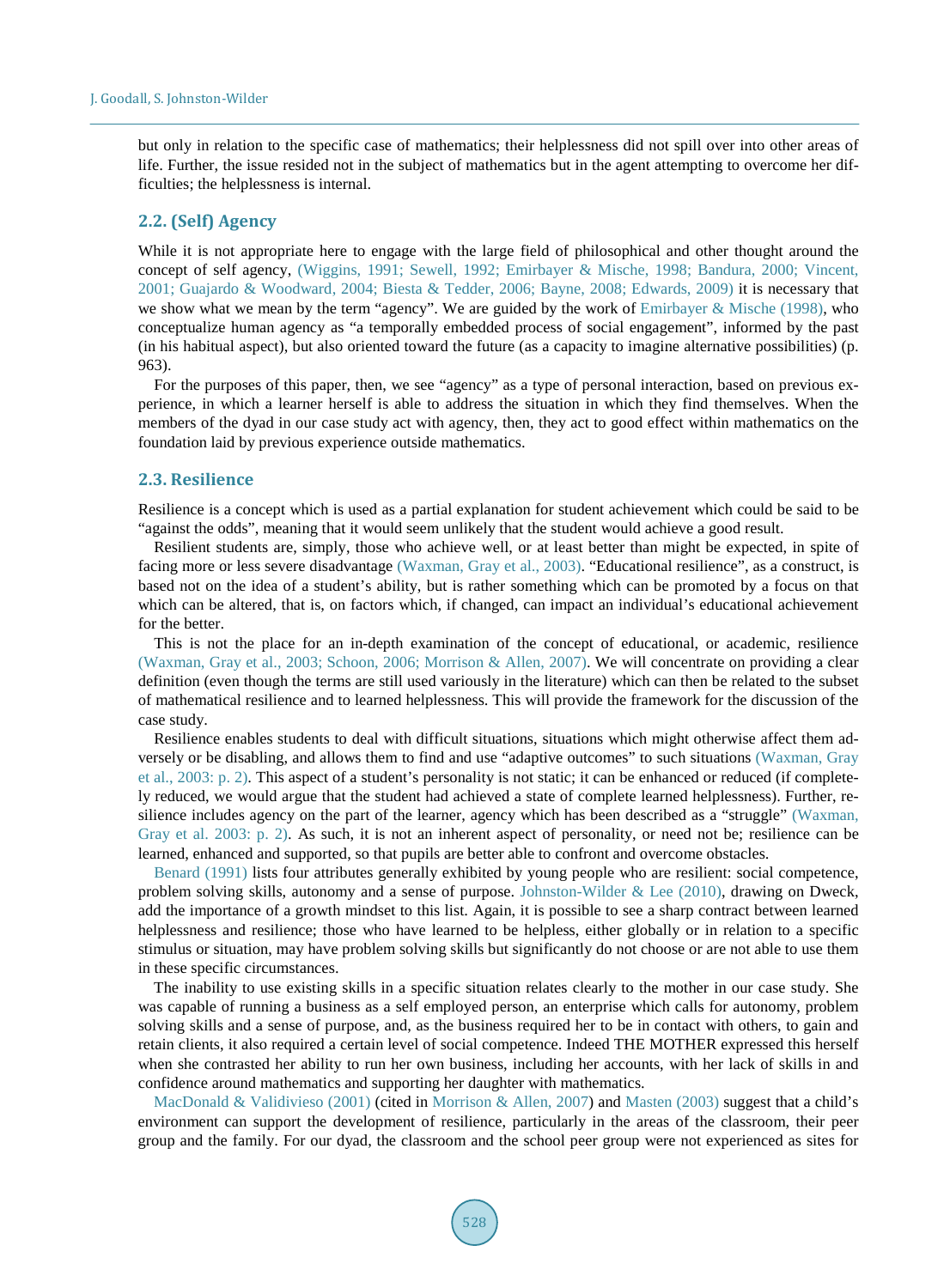the development of (mathematical) resilience; on the contrary, both mother and daughter developed learned helplessness and also anxiety, that is, they gave up any concept of agency in relation to the learning of mathematics, in the home setting. Rather, it was through the mother's interaction with another adult (an alternative peer group setting), that the key to resilience was found, and once found, was reinforced through family interaction and support.

## **2.4. Mathematical Resilience**

Johnston-Wilder & Lee (2010) apply knowledge and understanding of what builds resilience explicitly to mathematics. Johnston-Wilder & Lee (2008, 2010) have proposed the concept of a subset of educational resilience, which they have named "mathematical resilience". They hold that this is an important concept, as many students experience mathematics as a site of upset and (at least potential) failure.

Students with mathematical resilience possess a growth belief related to their abilities in this area. They do not perceive mathematics as exclusionary, as something that other people understand but that they do not; even when the student herself is experiencing difficulties, she retains her confidence in an eventual, successful outcome. The learner is aware of resources to assist her, and even if these are not to hand, she retains confidence in their existence and utility. The learner retains a positive affective stance in relation to mathematics. Significantly, the learner retains confidence in her ability to overcome mathematical obstacles, developing new skills if needed and drawing upon the help and support of others when needed. The development of mathematical resilience can be affected and supported with coaching (Johnston-Wilder, Lee et al., 2013).

The concept of mathematical resilience includes within it the belief that effort is both required and rewarded, that is, that the learner retains the agency to alter her situation. While educational resilience may be seen to be the antithesis of learned helplessness, mathematical resilience is that subset of resilience which allows students to overcome the particular form of anxiety that attaches itself to mathematics and the learning thereof. Ashcraft defines mathematics anxiety as "a feeling of tension, apprehension, or fear that interferes with math performance" (Ashcraft, 2002: p. 1).

**Figure 1** is a visual representation of this concept, based on Chaiklin's (2003) concept of the zone of proximal development. **Figure 1** suggests three "zones" or ways of experiencing learning from the point of view of the learner. In the green zone, zone one, the learner feels safe when dealing with problems on her own; she is able to use current knowledge to good effect and does not experience stress in relation to working in mathematics. Zone three, the red zone, is experienced as a polar opposite, as a place of great stress and lack of security and self belief. This area is dangerous to the learner, as she is unable to navigate it safely. Learners in this zone, which can differ from person to person, experience a "fight, flight or freeze" reaction, that is, a desire to battle against (rather than engaging with), or flee from the obstacle, or an inability to react cogently at all.

Between these two zones lies the "growth" zone, which is related to the "zone of proximal development". Remaining in zone one feels safe to the learner but, for many, this is unlikely to result in the acquisition of new knowledge or skills; moving directly to zone three, on the other hand, is also unlikely to result in new knowledge or skills, as the flight, fight or freeze reaction induced by this zone is not conducive to learning.

It is in the growth zone, zone two, that the learner will experience optimal growth (see also Zaretskii, 2009). The growth zone affords enough challenge to learn, a willingness to take managed risks and learn from mistakes, and goes hand in hand with the support of being part of a learning community that encourages the asking of

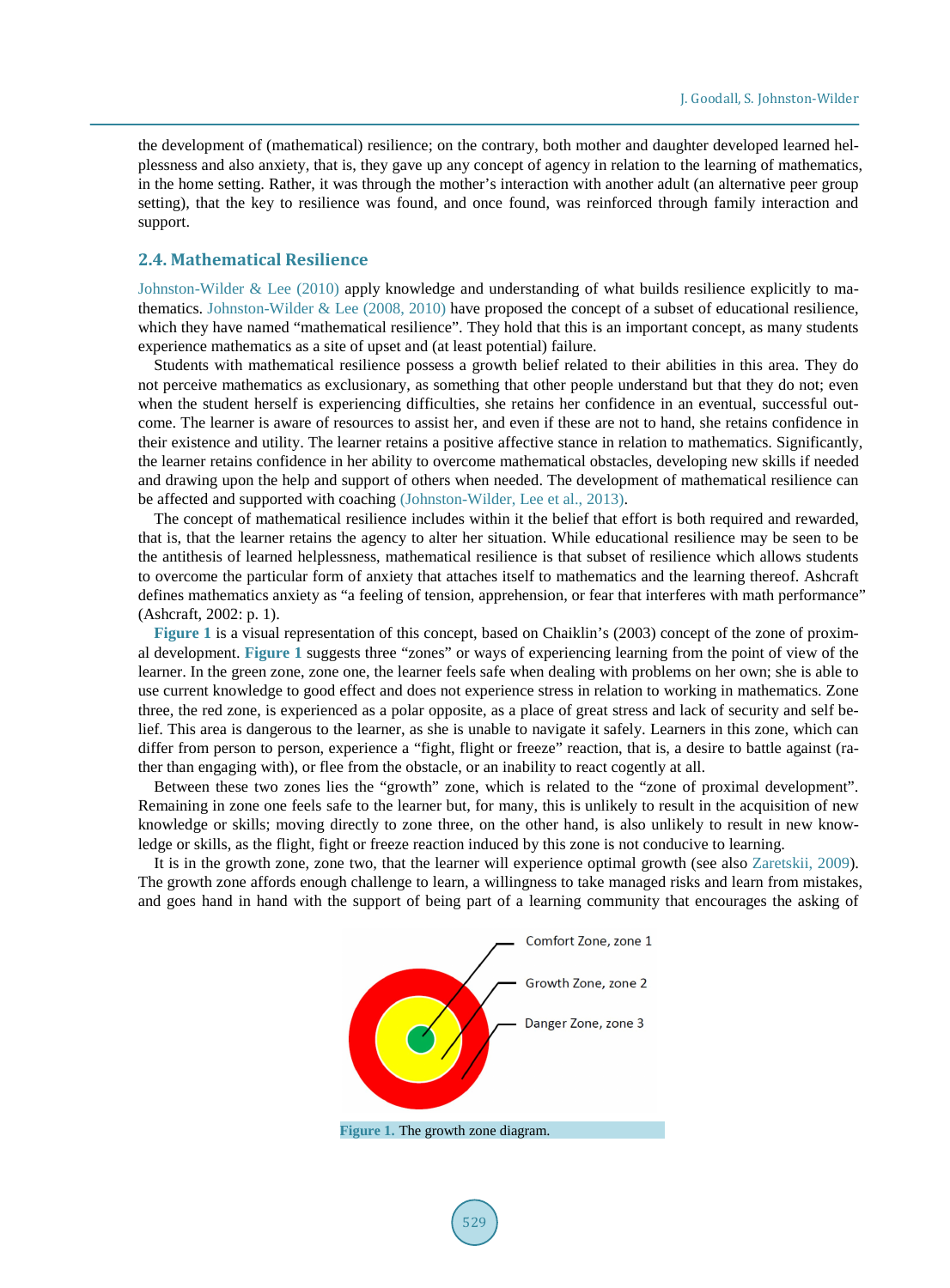questions and helps prevent the learner from disengaging or being unable to engage with the mathematics.

# **3. Methodology**

"Case studies are analyses of persons, events, decisions... or other systems that are studied holistically by one or more methods. The case that is the subject of the inquiry will be an instance of a class of phenomena that provides and analytical frame—an object—within which the study is conducted and which the case illuminates and explicates." (Thomas, 2011: p. 513).

In this paper, we present an illustrative case study of a mother/daughter dyad; the dyad forms the case. One of the central ideas of case study methodology is that the research subject is a "reflexive social agent, situation within a multilayered social setting" (Wyness, 2010: p. 160). In this case, this dyad presented itself to the researchers during 2013. Informed consent was obtained from the mother of the dyad, and steps have been taken (such as the use of pseudonyms) to protect the identity of both members of the dyad.

Case studies investigate particular, individual instances, for their own sake, (Wyness, 2010), and of course what can be learned from them. This does not, however, mean that one is able to generalise from such instances; as such, what is presented here may be considered an "intrinsic" case study (Stake, 1967).

Our paper is focused on two people, and we consider this two-person grouping as a single case. Our emphasis here is not on the relationships between these two people, but rather on the interactions between members of this dyad and the concepts of learned helplessness and mathematical resilience, and with the intervention.

Thomas (2011) suggests that a case study must comprise within it two elements: a "practical historical unity", which is the subject of the study, and the framework through which this subject is studied or understood, which Thomas suggests is the object of the study. Using this understanding of case studies, the subject of ours is the mother/daughter dyad and their relationship with mathematics. The object is the lens made up of the concepts of learned helplessness and mathematical resilience.

As well as describing the interactions of the mother-daughter dyad with learned helplessness and, later, mathematical resilience, we seek to explain and understand these interactions as internal to the subjects.

The object of our case study, then, is a conceptual framework, as illustrated in **Figure 2**. Central to the framework is the concept of learned helplessness, as discussed above. This is bounded on each side; on the left by the negative experiences of the dyad, and on the right by the maths anxiety that results from those experiences. Learned helplessness was the original and long standing response to that anxiety. Below all of these is the ultimate outcome of the interactions between the dyad and Author 2, namely mathematical resilience.

Author 1 had not previously met Heather and joined the project as an objective, independent evaluator with broad and deep experience of researching parents. Author1 interviewed Heather after the intervention; the interview lasted over an hour. The main points of the narrative are recounted here, although any identifying details have been removed.

## **4. The Case—Heather and Rose's Story**

Heather is in her late 20s; Rose was, at the time of the interview, in her final year of primary school. Heather



**Figure 2.** The conceptual framework.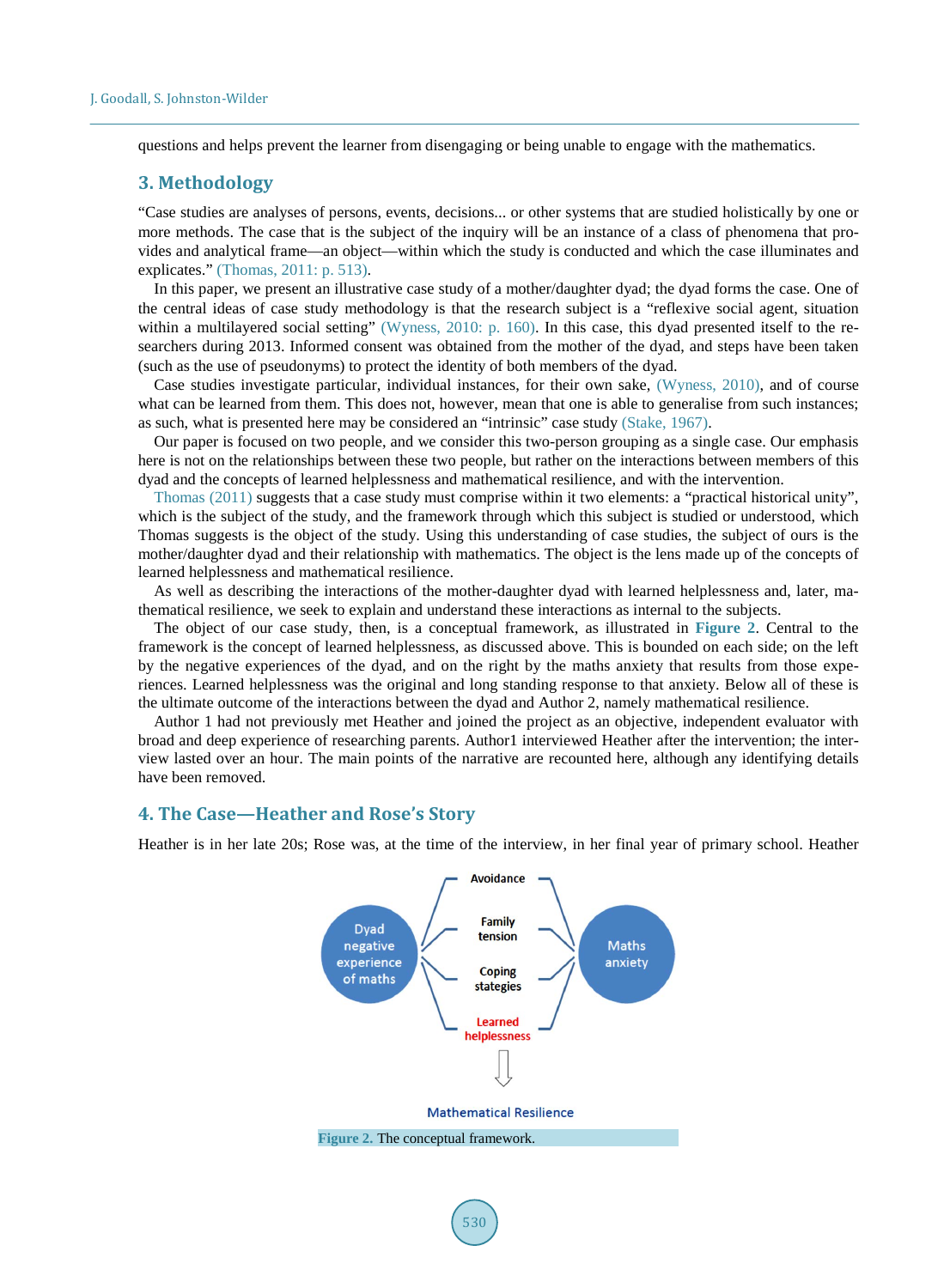reported that she first encountered difficulties in mathematics when she, too, was in the final year of primary school; she was reprimanded by her teacher for using the wrong method to arrive at an answer, and the teacher "made me feel stupid in front of my peers when I explained my methods". Up to that point, Heather had enjoyed the complexity of the work, and finding her own ways to solve problems. However, this incident was a turning point for her, as "I pretty much began to give up interest when I couldn't understand the methods I was expected to stick so strictly to". Throughout the rest of her schooling, which ended without any qualifications, mathematics remained problematic for Heather. However, she was able to find coping strategies and became self employed, saying that "a calculator was my best friend".

When Rose began school, Heather was and remained an engaged parent, attending parents' evenings regularly, conversing with teachers, and supporting Rose in her work. However, it soon became apparent that Rose was falling behind in mathematics. In spite of the difficulties such a path presented for her, Heather "would swallow more and more pride and ask [the teachers] how I can help and explained what a negative experience it was at home with Rose", as working on mathematics would lead to "falling out, shouting, tears, avoidance, feeling stupid on both parts, Rose putting herself down, me trying to restore her confidence but both of us too tense and stressed for it to make any difference". Heather was asking teachers how she could help her daughter, but she was consistently told that she could not, "even if you did have a GCSE then you wouldn't be able to help much because it wouldn't make much sense to Rose and it would probably just confuse her as all the methods have changed now". Heather was left feeling helpless to support her daughter.

Heather recounted a belief that her concerns that Rose was falling behind in mathematics were not taken seriously in the first years of primary school, "I've been told not to worry, she'll catch up, it will be fine". This, in spite of the fact that Heather had explained how negative her experience with mathematics had been and how hard working with Rose on mathematics problems was becoming. Eventually, Heather acquiesced and declared "it was probably best left to the school and as we didn't really have a clue about their methods we were stabbing in the dark". By year 6, Heather reported, Rose was at a much lower level in mathematics than most of her peers and, when asked, "the teacher asserted that it would not be possible for Rose to attain the appropriate level by the end of primary school." "I clearly remember feeling like I'd just took a blow to the stomach, complete shock, followed later by guilt for not doing more, anger for being let down so much myself as a child and now my daughter too and working constantly to not let that cause a domino effect with Rose but yet here I was..."

The situation for Rose did not improve, "She came home upset and frustrated that [her teacher] had crossly said she wasn't trying hard enough, the tears were pricking her eyes and the face that spoke a thousand words told me she had tried but just couldn't make the link". Here it seemed to Heather that her experience in school mathematics was being repeated for her daughter, in spite of all the mother's attempts to prevent it. The support promised by teachers did not materialise, and Heather reported that "when the school have been so discouraging [saying] that I could not help even I was any good at the subject, you kind of lose hope and faith in yourself".

Heather avoided all discussion of mathematics whenever possible, using diversion tactics if Rose asked questions other than those related to homework; Heather refers to this as "classic avoidance skills and I think I'd become quite a master at it, in the end I did it so naturally that at times I did want to engage in the conversation but had already avoided it...". The avoidance spilled over to Rose, as well, "...if she told me she had maths homework on a Friday we probably wouldn't approach it till Sunday but it would play on my mind and I'd spend my whole weekend tense, bracing myself for the onslaught of the dreaded maths homework". This was not an easy stance for Heather to take: "I couldn't accept where I was mathematically and was ashamed as well as feeling guilty because I knew in my heart I could and should have been doing more to help her". There was also a disconnect between rhetoric and reality, "I always tell her... 'do your best, chuff the rest and carry on regardless' and yet why should she believe her best was good enough when I could not accept my best as good enough?"

The situation came to a head when Rose presented her mother with a practice SAT mathematics paper. Working on the paper caused disruption between Rose and Heather, "well to say I damaged her confidence more and we fell out again big time was an understatement, it was like a big spot had finally come to a head and was ready to explode".

Heather took the paper to Author 2, with whom she had prior contact. Knowing that Author 2 worked in the field of education, Heather hoped that Author 2 could help them, "other than more shame and embarrassment what did I have to lose?" But Heather dreaded the discussion, "I mentally prepared myself for the looks or response I might get... I thought she would think I was stupid, she could laugh at me and wonder how I've managed to be self employed with such short comings, I thought she would be shocked at my shortcomings... but hoped that she would help Rose with some private lessons".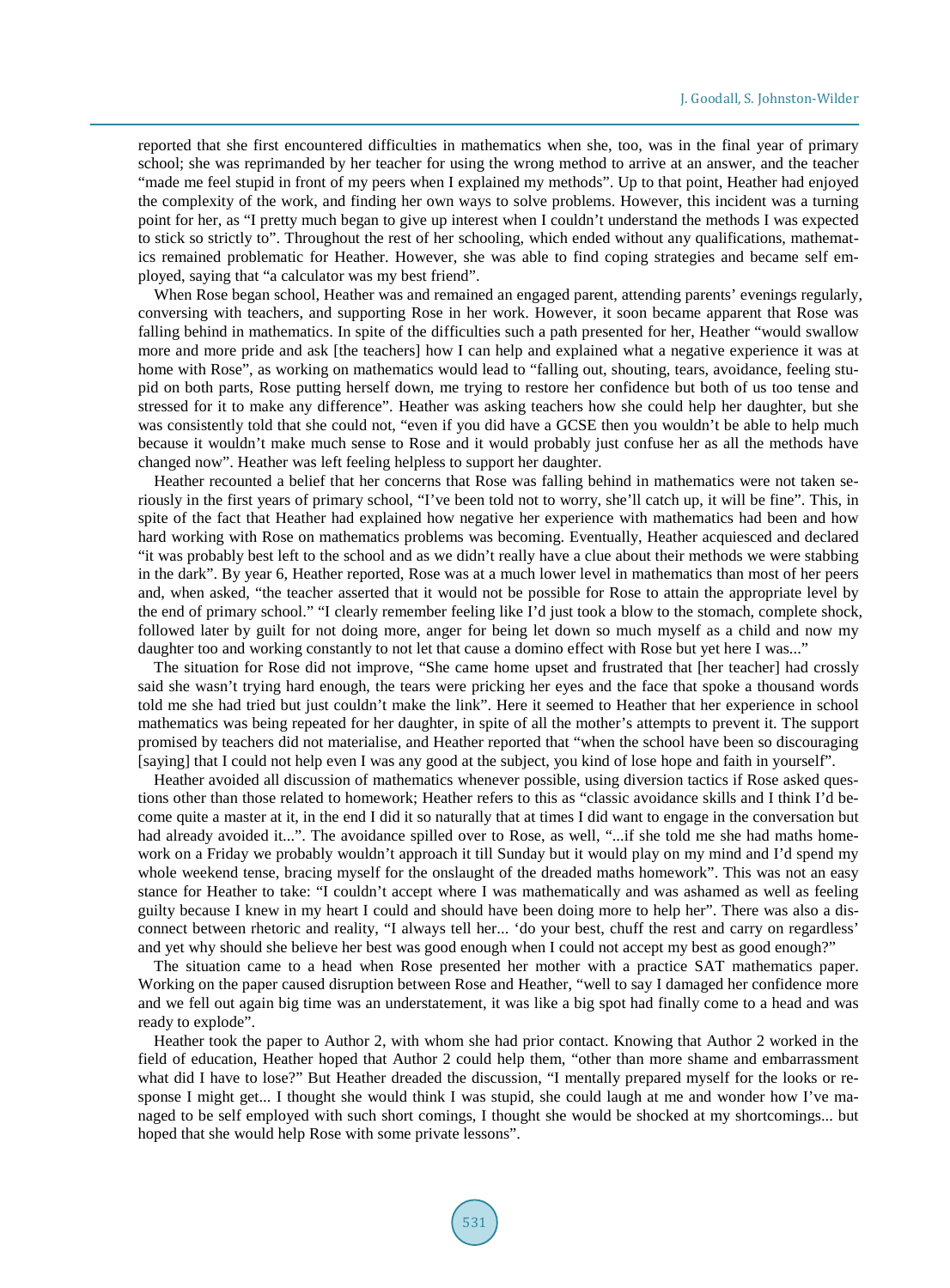Author 2's reaction, however, was far from what Heather was dreading, "I was stunned at the response... she was so calm and understanding it was as if I was asking for directions somewhere, she was just not fazed by my issues with maths at all" .... I couldn't believe it, ... I actually thought, "isn't this the part where I feel really stupid and frustrated as it is a year 6 paper but I don't think it mattered if it was a degree paper or reception class, there was just this just feeling of acceptance and no expectation to be anywhere above where I was."

Author 2 promised to help Heather to support Rose, "I didn't believe this possible really, I'd already written myself off as it being too late for me, but I trusted Author 2 and decided to give it my best shot". Rose met Author 2 and "it was quite clear Rose hated maths and thought that she was just no good at it, pretty much a reflection of myself really..." After two meetings with Author 2, the mother and daughter "left with a better understanding that average aside we were exactly where we were supposed to be and a new sense of pride and respect for ourselves and each other". Author 2 gave Heather a mathematics dictionary, which Rose subsequently took to school. Her teacher asked to borrow it, "this filled Rose with so much confidence, it was brill.... this experience also encouraged Rose with mathematics and helped overcome the lack of confidence she had and actually gave her an empowered feeling...". The relationship between mother and daughter has benefitted, "now when she asks me a question and I don't know we both find a way to figure it out, before she used to give up at that part...".

From there, the story takes a much more encouraging turn, "Author 2 helped me overcome my anxiety and through that as well as meeting Rose a couple of times we helped her overcome hers, me and Rose are now learning together with lots of tips from Author 2 on how to incorporate mathematics into daily life and accepting where we are... the only major change is confidence and we're both so much happier and actually enjoy the subject... Author 2 made me realize that I'm not the teacher, I'm the mum and that it's ok".

Rose has received a good teacher assessment of her mathematics, "she can now go up to senior school much better equipped for learning and a lot keener and happier in mathematics, I'm so proud it feels like a real achievement considering her class teacher didn't believe she could do it...".

## **5. Discussion**

People can give up trying because they lack a sense of efficacy in achieving the required behavior, or they may be assured of their capabilities but give up trying because they expect their behavior to have no effect on an unresponsive environment or to be consistently punished (Bandura, 1977: p. 204).

In this, Bandura uses the notion of efficacy, focusing on personal beliefs about whether an actor has agency in a given situation. Johnston-Wilder & Lee  $(2008)$ , in coming to their concept of mathematical resilience, have discussed what they term "mathematical abuse"; by this, they mean events which "result in damage to the way pupils think about mathematics and to their ability to succeed in learning mathematics" (p. 56). If we accept the term "abuse" in relation to the outcome (if not the intention), then it is clear that both mother and daughter have suffered this in relation to their ability to "do" mathematics; their agency, their self efficacy and belief in their ability to grow the skills necessary to solve problems, had been severely undermined. That they had not been completely destroyed is demonstrated by the mother's final effort to seek help from Author 2. The extent of the damage, however, is shown by the way that search was framed, as "too late for me" and the terms which were used to describe the approach to Author 2 and the trepidation within which it took place.

Both mother and daughter had become "maths anxious". In relation to the concept of "learned helplessness", what is learned is that outcomes are uncontrollable (Abramson & Sackheim, 1977; Abramson, Seligman et al. 1978), which Heather reports from her early experiences, "I pretty much began to give up interest" when her alternative means of arriving at an answer is ridiculed in a mathematics lesson. This is reinforced in relation to support for her daughter; Heather is told she could not help even if she had a mathematics GCSE, and by another teacher that she would "probably confuse" Rose if she tried to help. Her daughter was also drawn into this cycle of non-learning, when she was told by a teacher that her lack of achievement in mathematics was a result of lack of effort. Eventually, Rose came to believe that problems were beyond her reach to solve.

As Abramson et al have pointed out, however, "when a person finds that he is helpless, he asks why he is helpless" (1978: p. 50; emphasis in the original). We argue here that mathematics resilience goes some way—a very great deal of the way-to answering this question for Heather, and for Rose.

Using Abramson's schema, we can see that what Heather and Rose experienced may be called "personal" rather than universal helplessness. A feeling of universal helplessness arises when the subject is convinced that no one can solve the issue at hand. This clearly was not the case, as part of the "shame", "embarrassment" and "guilt" reported by Heather results from the fact that others are obviously capable of solving the problems set in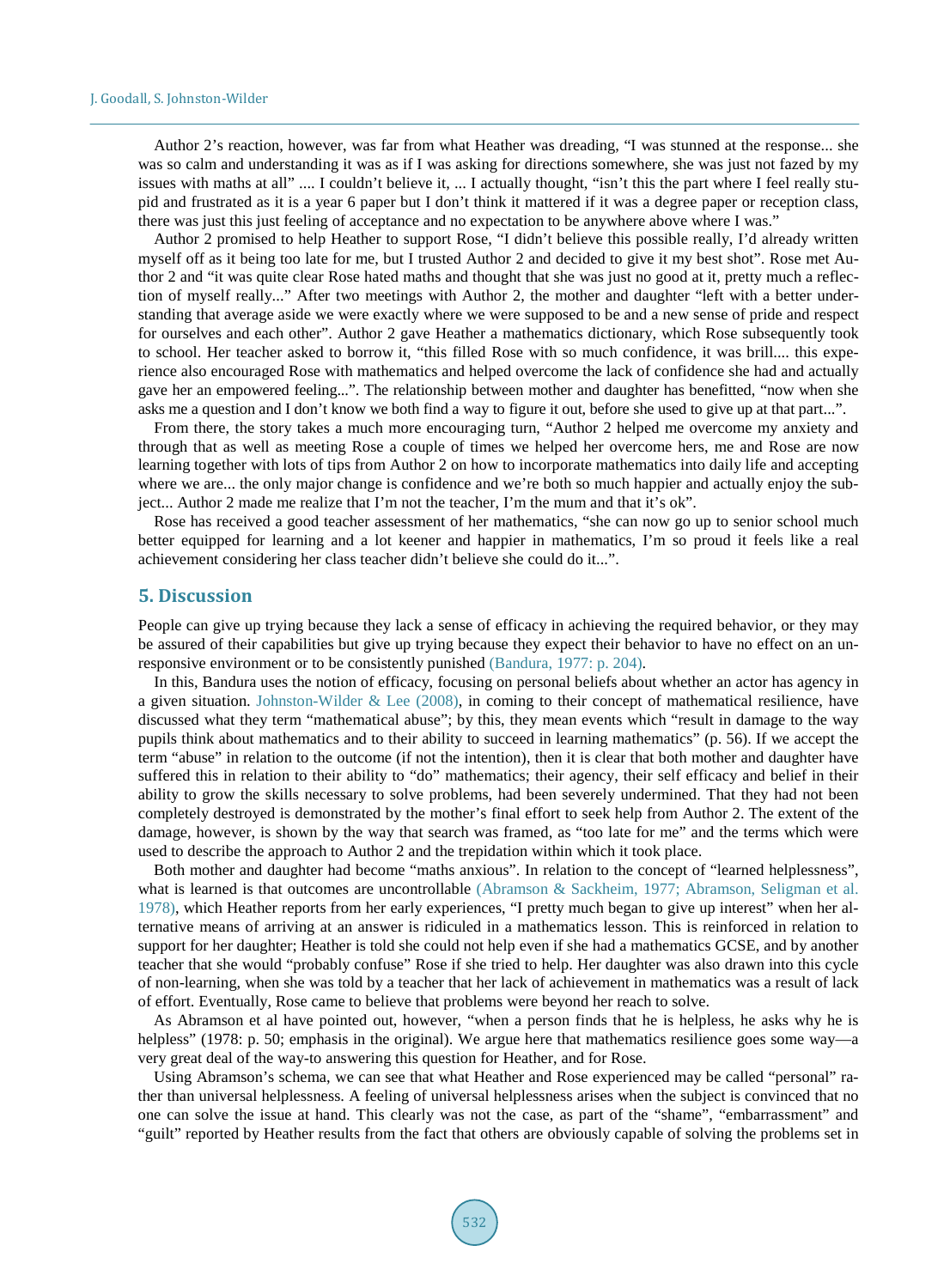the mathematics lessons. Indeed, it is this knowledge that allows Heather to seek help from Author 2 in the first place; had the helplessness been universal in character, there would have been no point in seeking help.

Feelings of failure result from an inability to attain an internal goal; one does not, for example, generally speak of failure in situations such as being caught in a flash flood (Abramson et al., 1978). Again, when Heather speaks of her relationship with mathematics, although she does not use the word failure, the sense is there, as she speaks of guilt, shame, etc.

Rotenberg sees the essence of learned helplessness as "an outcome of numerous failures in attempts to achieve important goals and desires" that results in "a renunciation of search" (Rotenberg, 2012: p. 1), by which is meant a cessation of the search for a solution. We see this in Heather, who gives up asking teachers for supportive homework for Rose, and in her own coping strategies, "my calculator was my best friend". It is also manifested in what Heather calls "classic avoidance skills", in which she would direct discussions away from mathematics; it is also there when she puts off the advent of mathematics homework, "if she [Rose] told me she had maths homework on a Friday we probably wouldn't approach it till Sunday", even though she would spend the intervening time "tense, bracing myself for the onslaught of the dreaded maths homework". Rotenberg holds that the use of activity prevents helplessness. In Heather's case, as we have seen, such activity was consistently argued against by the professionals-the teachers-with whom she interacted, and importantly, on whom she relied as experts.

Helplessness need not be pervasive; it can be fairly tightly located within the individual's outlook. This was the case for Heather, who found coping mechanisms for her issues with mathematics, "my calculator was my best friend", and was able to run a small business. It is interesting to note, however, that Heather does speculate that Author 2 might not understand how Heather could run a business, without having mastered mathematics. Others have found that individuals are more than able to function well in some areas of life, while presenting an attitude of helplessness in others (Singer, 2012). This again would argue that Heather experienced not global, but specific helplessness; she was able to create and maintain a career, and face many other challenges in life.

Note that Author 2 did not teach more mathematics. She separated out the role of "parenting for mathematical resilience" from any responsibility for knowing any school mathematics. She listened, was calm and understanding, accepting. She enabled Heather to feel safe. She encouraged inclusion by raising Heather's awareness of using mathematical thinking (not "school maths") in her everyday life. She spoke about and modeled a growth mindset. She conceived of Heather as "mum" not "teacher", shared with her the growth diagram (see **Figure 1**) and focused on the role of safeguarding, asking questions, remaining calm and helping the child to become agentic.

The framework used for analysis in this case study not only offers valuable insights into the experiences of the dyad in question, but goes some way toward providing a remedy for the negativity and failure they had previously experienced. A strategy that is focused on the development of mathematical resilience in parents and carers and their children may thus offer hope of progress. This means a focus on each of the elements that together make up the concept of mathematical resilience: growth mindset, inclusivity, self agency and resources.

We conclude the case study with suggestions for further research, as well as recommendations for schools in relation to supporting parents.

#### **6. Recommendations**

In this case study, we have presented illustrative evidence of the negative experiences that sometimes ensue when parents feel under pressure to support mathematics whilst being mathematically anxious themselves. We have given an account of how this can be addressed successfully and how it might be considered to be possible that all parents, whether mathematics anxious or not, may be capable of promoting, mathematical resilience and supporting mathematics learning more effectively.

The focus of the work with Heather was on what parents can do (focus on safety, model curious behavior, encourage the child to seek support from peers, resources) and not what they can't do, or what teachers feel that they should not do (bearing in mind the comments teachers made about Heather being "unable" to help Rose with her homework).

Parental engagement with children's learning is a powerful lever for children's achievement (Desforges & Abouchaar, 2003; Jeynes, 2005; Goodall & Vorhaus, 2011; Jeynes, 2012), but only when parents feel enabled and empowered to engage, and only when they and schools have a clear understanding of what effective engagement entails (Goodall & Vorhaus, 2011). We recommend that schools recognize the possibility of trans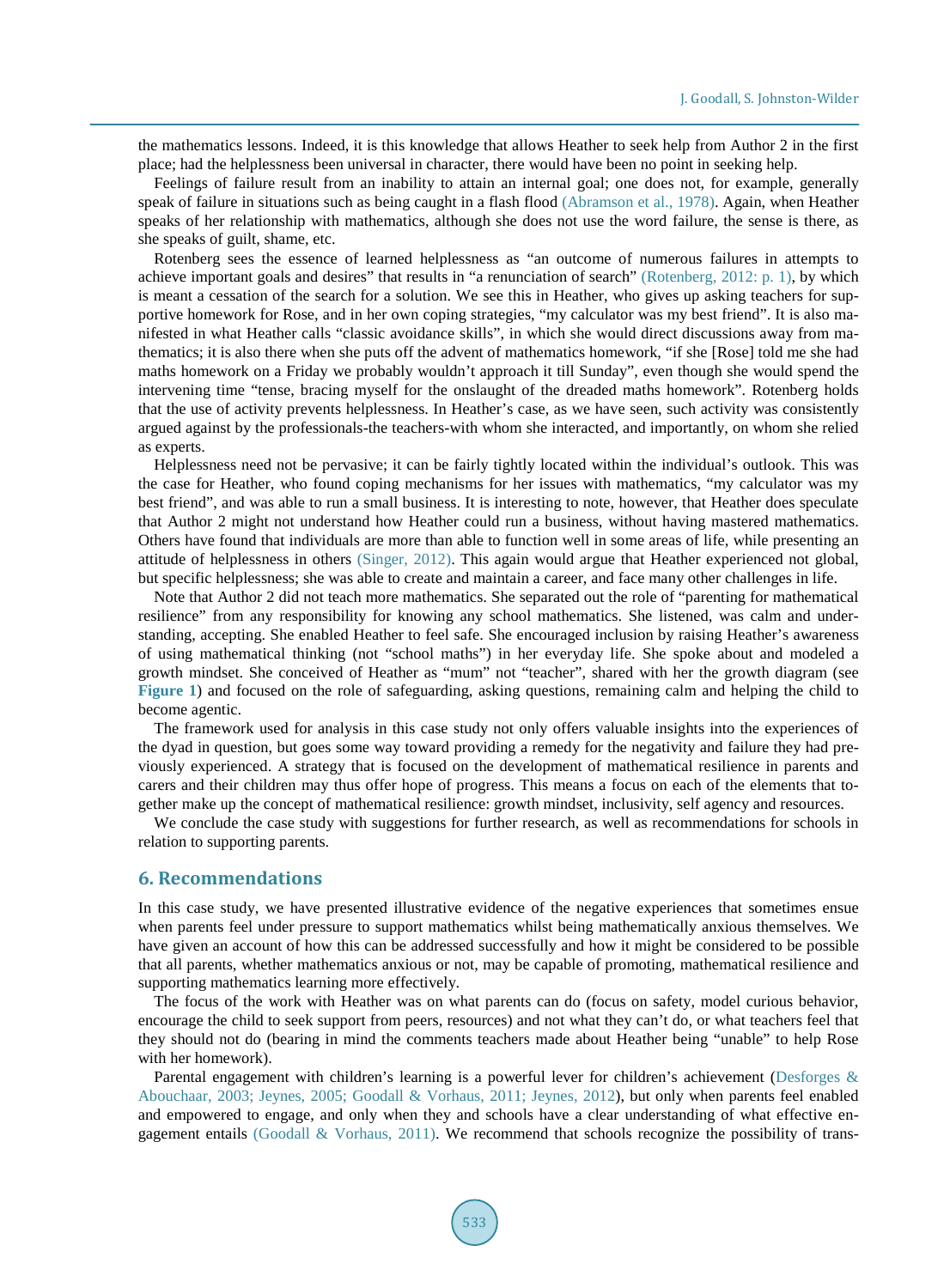formative effects of mathematical resilience for parents as well as children, and seek to support development of this resilience within their local communities.

We also recommend that the growth model in **Figure 1** and the importance of mathematical resilience be shared with parents—this could be as part of a support program for parenting for mathematical resilience which aims to enable parents successfully to manage their own anxiety while supporting their child's development; based on Heather's experience this might be as short as 3 sessions, and easily incorporated into schools' other work with parents.

#### **References**

- Abramson, L. Y., & Sackheim, H. A. (1977). A Paradox in Depression: Uncontrollability and Self-Blame. *Psychological Bulletin, 84,* 838-851. http://dx.doi.org/10.1037/0033-2909.84.5.838
- Abramson, L. Y., Seligman, M. E., & Teasdale, J. D. (1978) Learned Helplessness in Humans: Critique and Reformulation. *Journal of abnormal psychology, 87,* 49. http://dx.doi.org/10.1037//0021-843X.87.1.49
- Bandura, A. (1977). Self-Efficacy: Toward a Unifying Theory of Behavioral Change. *Psychological Review, 84,* 191. http://dx.doi.org/10.1037/0033-295X.84.2.191
- Bandura, A. (2000). Exercise of Human Agency through Collective Efficacy. *Current Directions in Psychological Science, 9,* 75-78. http://dx.doi.org/10.1111/1467-8721.00064
- Bayne, T. (2008). The Phenomenology of Agency. *Philosophy Compass, 3,* 182-202. http://dx.doi.org/10.1111/j.1747-9991.2007.00122.x
- Benard, B. (1991). *Fostering Resiliency in Kids: Protective Factors in the Family, School, and Community*. Portland, OR: Northwest Regional Educational Laboratory.
- Biesta, G., & Tedder, M. (2006). *How Is Agency Possible? Towards an Ecological Understanding of Agency-as-Achievement. Learning Lives: Learning, Identity, and Agency in the Life Course*. Working Paper Five, Exeter: Teaching and Learning Research Programme.
- Chinn, S., & Ashcroft, J. (2002). The Use of Patterns. In T. Miles, & E. Miles (Eds.), *Dyslexia and Mathematics* (pp. 94-119). London: Routledge.
- Desforges, C., & Abouchaar, A. (2003). *The Impact of Parental Involvement, Parental Support and Family Education on Pupil Achievement and Adjustment: A Literature Review*. London: Department of Education and Skills.
- Drath, W. H., McCauley, C. D., Palus, C. J., Van Velsor, E., O'Connor, P. M., & McGuire, J. B. (2008). Direction, Alignment, Commitment: Toward a More Integrative Ontology of Leadership. *The Leadership Quarterly, 19,* 635-653. http://dx.doi.org/10.1016/j.leaqua.2008.09.003
- Edwards, A. (2009). Relational Agency in Collaborations for the Well-Being of Children and Young People. *Journal of Children's Services, 4,* 33-43. http://dx.doi.org/10.1108/17466660200900004
- Emirbayer, M., & Mische, A. (1998). What Is Agency? *American Journal of Sociology, 103,* 962-1023. http://dx.doi.org/10.1086/231294
- Goodall, J., & Vorhaus, J. (2011). *Review of Best Practice in Parental Engagement.* London: Department of Education.
- Guajardo, J. J., & Woodward, A. L. (2004). Is Agency Skin Deep? Surface Attributes Influence Infants' Sensitivity to Goal-Directed Action. *Infancy, 6,* 361-384. http://dx.doi.org/10.1207/s15327078in0603\_3
- Hembree, R. (1990). The Nature, Effects, and Relief of Mathematics Anxiety. *Journal for Research in Mathematics Education, 21,* 33-46. http://dx.doi.org/10.2307/749455
- Jeynes, W. (2012). A Meta-Analysis of the Efficacy of Different Types of Parental Involvement Programs for Urban Students. *Urban Education, 47,* 706-742. http://dx.doi.org/10.1177/0042085912445643
- Jeynes, W. H. (2005). Effects of Parental Involvement and Family Structure on the Academic Achievement of Adolescents. *Marriage & Family Review, 37,* 99-116. http://dx.doi.org/10.1300/J002v37n03\_06
- Johnston-Wilder, S., & Lee, C. (2008). Does Articulation Matter When Learning Mathematics? *Proceedings of the British Society for Research into Learning Mathematics, 28,* 54-59.
- Johnston-Wilder, S., & Lee, C. (2010). Developing Mathematical Resilience. *BERA Annual Conference 2010*, University of Warwick, 1-4 September 2010.
- Johnston-Wilder, S., Lee, C., Garton, L., Goodlad, S., & Brindley, J. (2013). Developing Coaches for Mathematical Resilience. *ICERI 2013: 6th International Conference on Education, Research and Innovation*, Seville, 18-20 November 2013.
- MacDonald, G., & Valdivieso, R. (2001). Measuring Deficits and Assets: How We Track Youth Development Now, and How We Should Track It. *Trends in Youth Development, 6,* 155-186. http://dx.doi.org/10.1007/978-1-4615-1459-6\_6